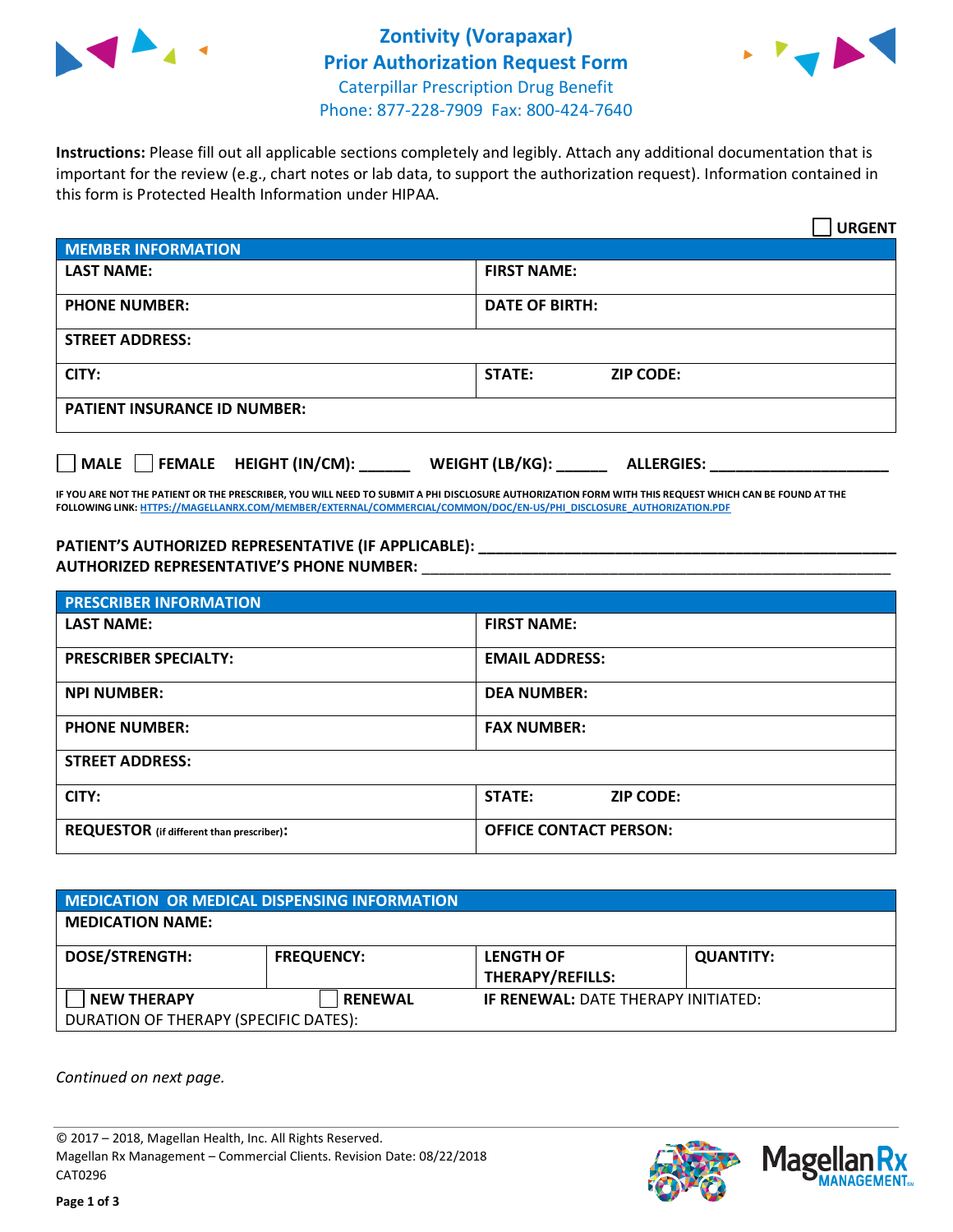



| <b>MEMBER'S LAST NAME:</b>                                                                                                                                                                                        | <b>MEMBER'S FIRST NAME:</b>                                                                                                                                                                                                                                                                               |                                                       |  |  |
|-------------------------------------------------------------------------------------------------------------------------------------------------------------------------------------------------------------------|-----------------------------------------------------------------------------------------------------------------------------------------------------------------------------------------------------------------------------------------------------------------------------------------------------------|-------------------------------------------------------|--|--|
|                                                                                                                                                                                                                   | 1. HAS THE PATIENT TRIED ANY OTHER MEDICATIONS FOR THIS CONDITION?                                                                                                                                                                                                                                        | YES (if yes, complete below)  <br><b>NO</b>           |  |  |
| <b>MEDICATION/THERAPY (SPECIFY</b><br>DRUG NAME AND DOSAGE):                                                                                                                                                      | <b>DURATION OF THERAPY (SPECIFY</b><br>DATES):                                                                                                                                                                                                                                                            | <b>RESPONSE/REASON FOR</b><br><b>FAILURE/ALLERGY:</b> |  |  |
|                                                                                                                                                                                                                   |                                                                                                                                                                                                                                                                                                           |                                                       |  |  |
|                                                                                                                                                                                                                   |                                                                                                                                                                                                                                                                                                           |                                                       |  |  |
| <b>2. LIST DIAGNOSES:</b>                                                                                                                                                                                         |                                                                                                                                                                                                                                                                                                           | <b>ICD-10:</b>                                        |  |  |
|                                                                                                                                                                                                                   |                                                                                                                                                                                                                                                                                                           |                                                       |  |  |
|                                                                                                                                                                                                                   | 3. REQUIRED CLINICAL INFORMATION: PLEASE PROVIDE ALL RELEVANT CLINICAL INFORMATION TO SUPPORT A                                                                                                                                                                                                           |                                                       |  |  |
| PRIOR AUTHORIZATION.<br><b>Clinical Information:</b>                                                                                                                                                              |                                                                                                                                                                                                                                                                                                           |                                                       |  |  |
| Is the prescriber a cardiologist? $\square$ Yes $\square$ No                                                                                                                                                      |                                                                                                                                                                                                                                                                                                           |                                                       |  |  |
| Has the patient had a myocardial infarction (MI)? $\Box$ Yes $\Box$ No                                                                                                                                            |                                                                                                                                                                                                                                                                                                           |                                                       |  |  |
| Please submit documentation.                                                                                                                                                                                      |                                                                                                                                                                                                                                                                                                           |                                                       |  |  |
| Does the patient have peripheral artery disease (PAD)? $\Box$ Yes $\Box$ No                                                                                                                                       |                                                                                                                                                                                                                                                                                                           |                                                       |  |  |
| Please submit documentation.                                                                                                                                                                                      |                                                                                                                                                                                                                                                                                                           |                                                       |  |  |
|                                                                                                                                                                                                                   |                                                                                                                                                                                                                                                                                                           |                                                       |  |  |
| bleeding? $\square$ Yes $\square$ No Please submit documentation.                                                                                                                                                 | Does the patient have a history of stroke, transient ischemic attack (TIA), intracranial hemorrhage, or active                                                                                                                                                                                            |                                                       |  |  |
|                                                                                                                                                                                                                   |                                                                                                                                                                                                                                                                                                           |                                                       |  |  |
|                                                                                                                                                                                                                   | Will the patient be using aspirin and/or clopidogrel with the Zontivity? $\Box$ Yes $\Box$ No                                                                                                                                                                                                             |                                                       |  |  |
|                                                                                                                                                                                                                   | Will the patient be using Brilinta (ticagrelor) or Effient (prasugrel) while on Zontivity? $\Box$ Yes $\Box$ No                                                                                                                                                                                           |                                                       |  |  |
|                                                                                                                                                                                                                   |                                                                                                                                                                                                                                                                                                           |                                                       |  |  |
| Are there any other comments, diagnoses, symptoms, medications tried or failed, and/or any other information the                                                                                                  |                                                                                                                                                                                                                                                                                                           |                                                       |  |  |
| physician feels is important to this review?                                                                                                                                                                      |                                                                                                                                                                                                                                                                                                           |                                                       |  |  |
|                                                                                                                                                                                                                   |                                                                                                                                                                                                                                                                                                           |                                                       |  |  |
|                                                                                                                                                                                                                   |                                                                                                                                                                                                                                                                                                           |                                                       |  |  |
| Please note: Not all drugs/diagnosis are covered on all plans. This request may be denied unless all required<br>information is received.                                                                         |                                                                                                                                                                                                                                                                                                           |                                                       |  |  |
| ATTESTATION: I attest the information provided is true and accurate to the best of my knowledge. I understand that                                                                                                |                                                                                                                                                                                                                                                                                                           |                                                       |  |  |
| the Health Plan, insurer, Medical Group or its designees may perform a routine audit and request the medical<br>information necessary to verify the accuracy of the information reported on this form.            |                                                                                                                                                                                                                                                                                                           |                                                       |  |  |
|                                                                                                                                                                                                                   |                                                                                                                                                                                                                                                                                                           |                                                       |  |  |
|                                                                                                                                                                                                                   |                                                                                                                                                                                                                                                                                                           |                                                       |  |  |
|                                                                                                                                                                                                                   | <b>CONFIDENTIALITY NOTICE:</b> The documents accompanying this transmission contain confidential health information that is legally privileged. If<br>you are not the intended recipient, you are hereby notified that any disclosure, copying, distribution, or action taken in reliance on the contents |                                                       |  |  |
| of these documents is strictly prohibited. If you have received this information in error, please notify the sender immediately (via return FAX)<br>and arrange for the return or destruction of these documents. |                                                                                                                                                                                                                                                                                                           |                                                       |  |  |
|                                                                                                                                                                                                                   |                                                                                                                                                                                                                                                                                                           |                                                       |  |  |
| © 2017 - 2018, Magellan Health, Inc. All Rights Reserved.                                                                                                                                                         |                                                                                                                                                                                                                                                                                                           |                                                       |  |  |

Magellan Rx Management – Commercial Clients. Revision Date: 08/22/2018 CAT0296



Mage

**an Rx<br><sup>NAGEMENT...**</sup>